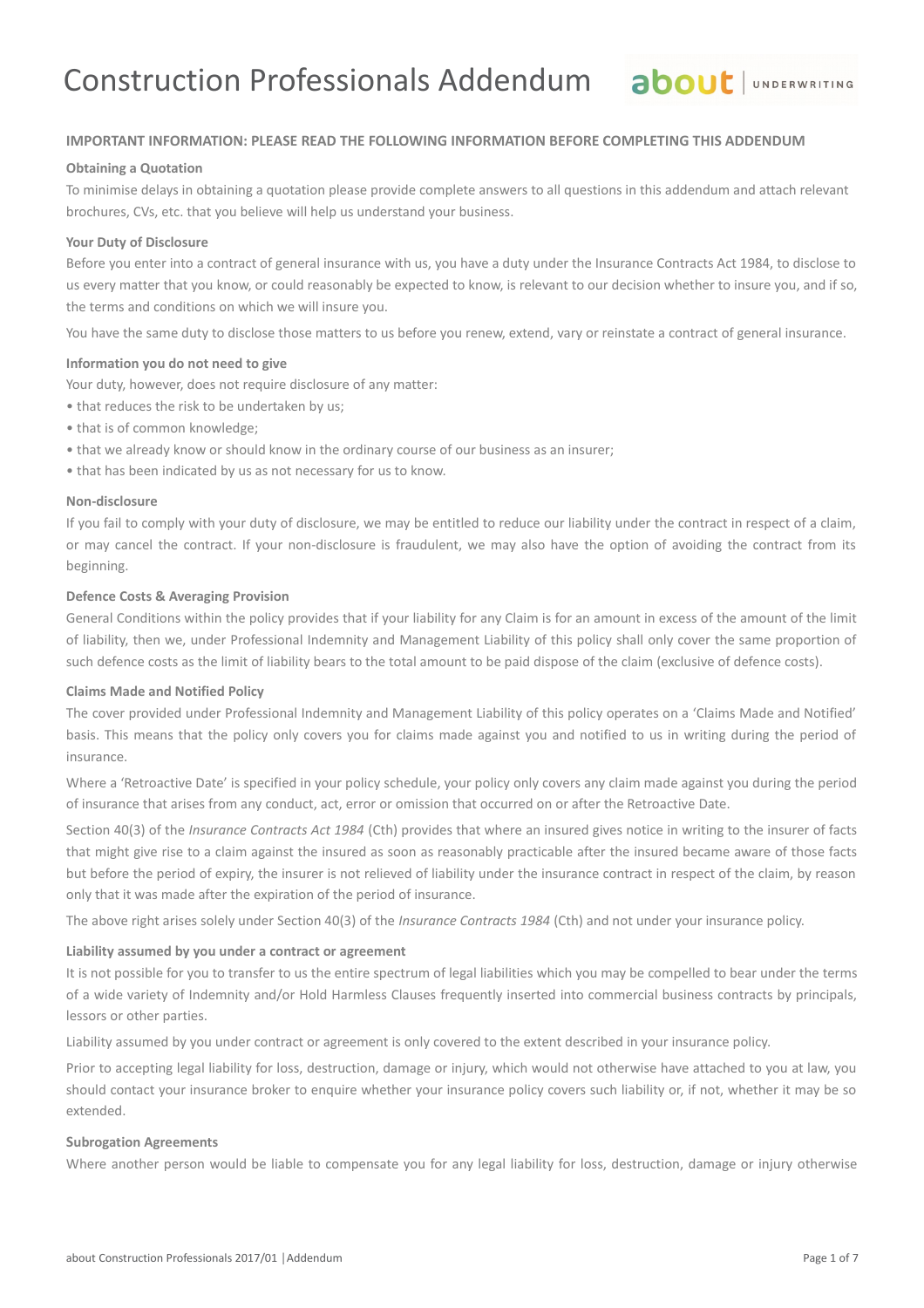covered by this insurance, but you have agreed with that person either before or after the loss, destruction, damage or injury occurred that you would not seek to recover any monies from that person, we will not cover you under this insurance for such legal liability for loss, destruction, damage or injury.

about JUNDERWRITING

### **Privacy**

About Underwriting value the privacy of your personal information and we will ensure the handling of your personal information is dealt with in accordance with the *Privacy Act 1988* (Cth) (the Act) and the relevant Australian Privacy Principals. Our full privacy policy can be accessed at **aboutunderwriting.com.au** 

When we provide insurance products and/or services, we ask you for the personal information we need to assess applications for insurance policies, to administer and manage insurance policies and to investigate and handle claims. This can include a broad range of information ranging from your name, date of birth, address and contact details to other information about your personal affairs including your profession, financial affairs including financial statements, any criminal convictions or claims.

We may need to disclose personal information that you provide us to contractors, coinsureds, insurers and underwriters (who may be located overseas), lawyers, claims adjusters and others engaged by About Underwriting to enable them to administer policies or handle claims. Regardless of the information shared, we will take all reasonable steps to ensure that the above parties protect your information in the same way that we do.

Our Privacy Policy shown in the above link contains information about how you can access the information we hold about you, ask us to correct it, or make a privacy related complaint. You can obtain a copy from our Privacy Officer by emailing to [privacy@aboutunderwriting.com.au](mailto:privacy@aboutunderwriting.com.au)

#### **Consent**

By visiting any of our websites, online quotation systems, applying for, renewing or using any of our products or services you agree to your information being collected, held, used and disclosed as set out in our Privacy Policy.

#### **Complaints or Disputes**

If you wish to make a complaint about our products or services, or a Privacy breach, you can contact us at [complaints@aboutunderwriting.com.au](mailto:complaints@aboutunderwriting.com.au) or [privacy@aboutunderwriting.com.au](mailto:privacy@aboutunderwriting.com.au) Please refer to our complaints & disputes process detailed at [aboutunderwriting.com.au](http://www.aboutunderwriting.com.au/)

If this does not resolve the matter or you are not satisfied with the way a complaint has been dealt with, you should contact:

Lloyd's Underwriters' General Representative in Australia Level 9, 1 O'Connell St Sydney NSW 2000 Telephone Number: (02) 8298 0783 Email: [idraustralia@lloyds.com](mailto:idraustralia@lloyds.com)

who will refer your dispute to the Complaints team at Lloyd's.

Complaints that cannot be resolved may be escalated to an independent dispute resolution body; Financial Ombudsman Services Limited (FOS). This external dispute resolution body has the ability to make decisions of which About Underwriting are obliged to comply.

Contact details are:

**Financial Ombudsman Services Limited Phone: 1800 367 287 Email:** [info@fos.org.au](mailto:info@fos.org.au) **Internet:** [http://www.fos.org.au](http://www.fos.org.au/) **GPO Box 3, Melbourne, VIC 3001**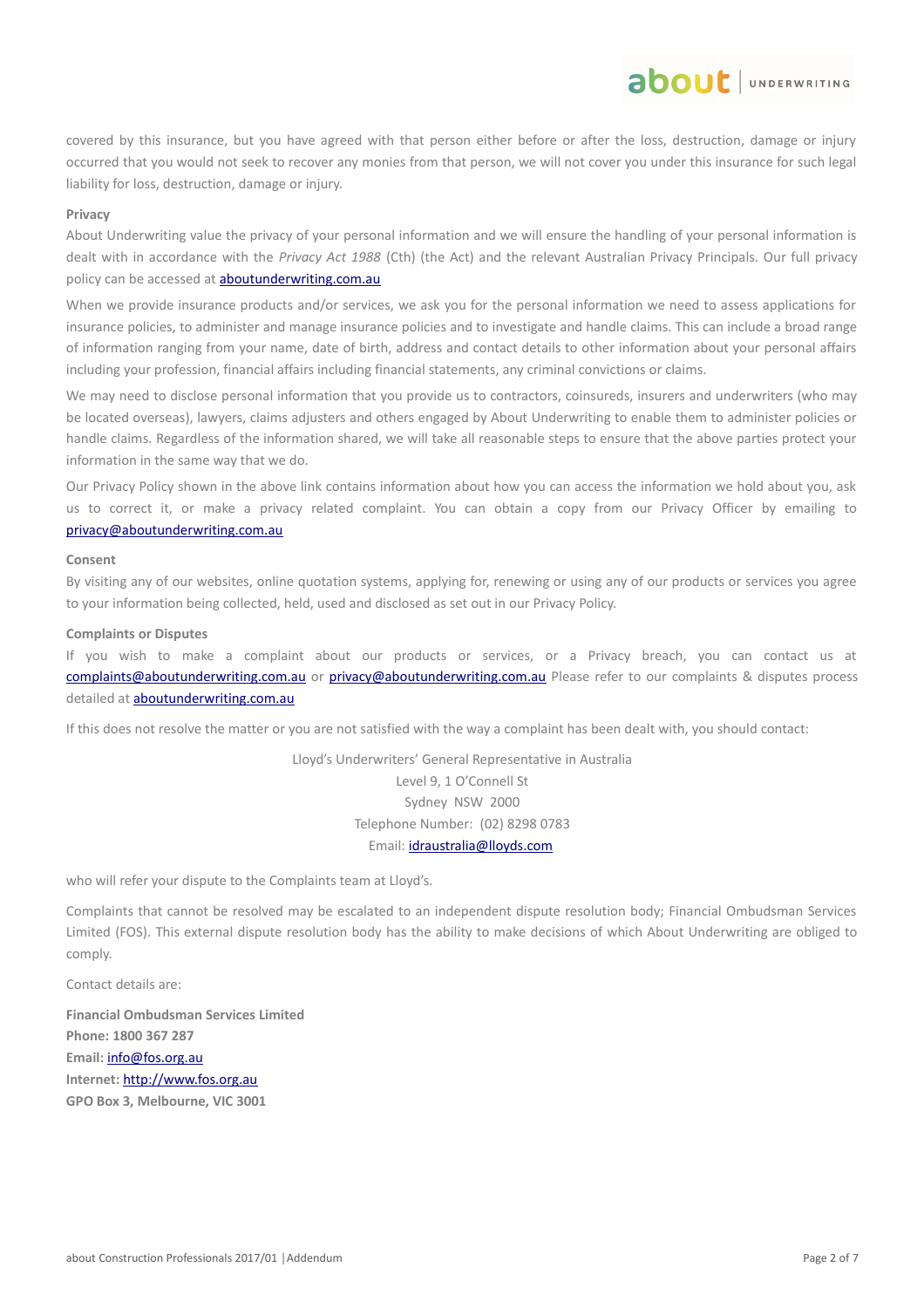

# **Construction Professionals Addendum**

This Addendum is for Professional Indemnity; specific to Construction Professionals as part of the about Construction Professionals Package.

"You/your" in this Addendum means the "Named Insured".

# **About you**

## 1. Named insured(s):

## **About the business**

2. Please state the percentage of fee income derived from each of the following activities in the past financial year:

| <b>Activities</b>                       | <b>Percentage of fee income</b> |
|-----------------------------------------|---------------------------------|
| <b>Acoustic Engineers</b>               |                                 |
| Architects                              |                                 |
| <b>Building Surveyors</b>               |                                 |
| Building Surveyors - Pre-Purchase       |                                 |
| <b>Chemical Engineering</b>             |                                 |
| <b>Civil Engineering</b>                |                                 |
| <b>Construction Management</b>          |                                 |
| Drafting                                |                                 |
| <b>Energy Consultants</b>               |                                 |
| <b>Engineering Surveying</b>            |                                 |
| <b>Electrical Contracting</b>           |                                 |
| <b>Electrical Design</b>                |                                 |
| <b>Electrical Engineering</b>           |                                 |
| <b>Environmental Engineering</b>        |                                 |
| <b>Expert Witness</b>                   |                                 |
| <b>Feasibility Studies</b>              |                                 |
| <b>Fire Engineers</b>                   |                                 |
| Geotechnical Engineering / Soil Testing |                                 |
| Heating / Cooling / Ventilation         | cont.                           |
|                                         |                                 |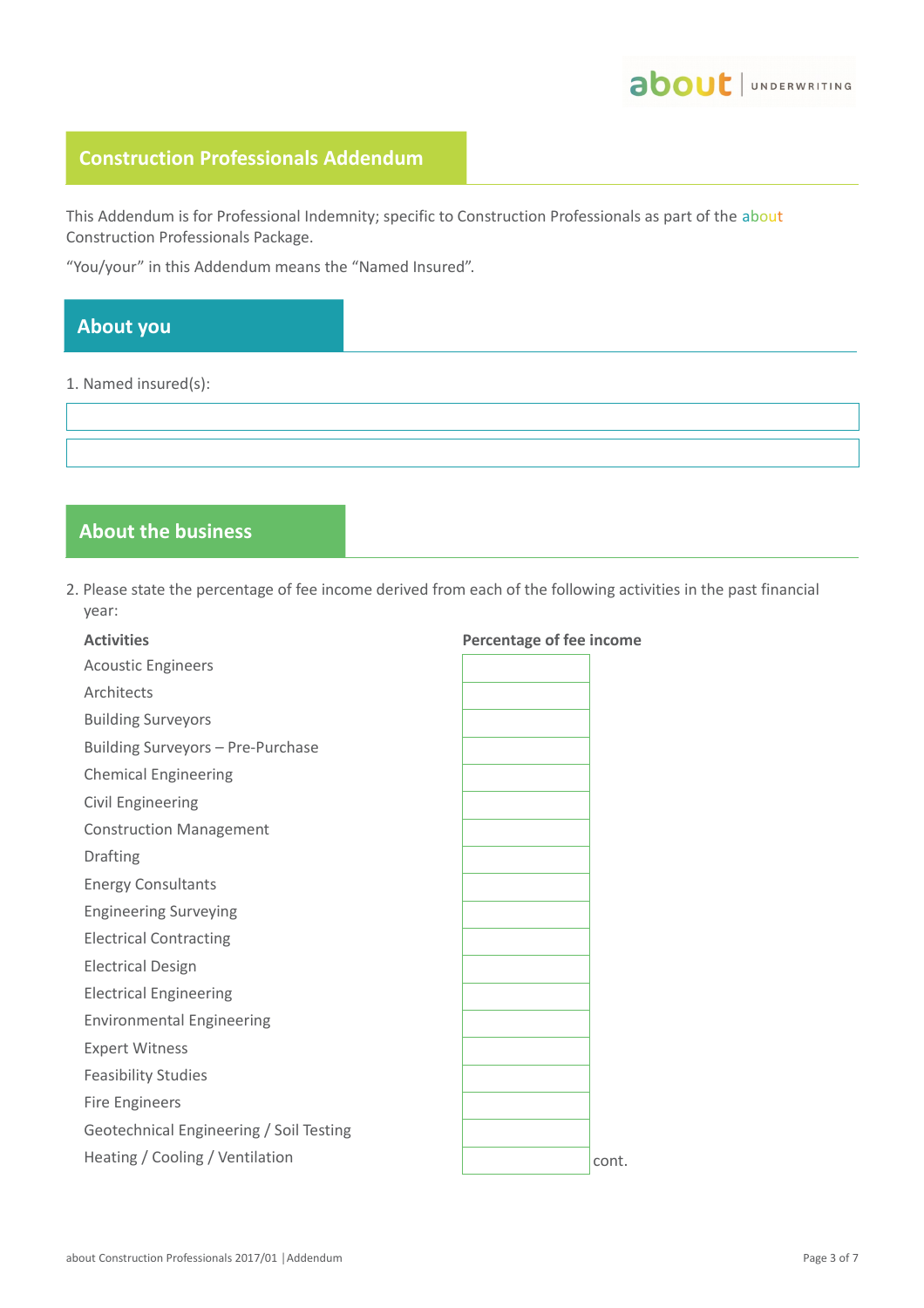

| Hydraulic Design / Engineering      |      |
|-------------------------------------|------|
| Interior Design including Expo      |      |
| Land Surveyors                      |      |
| Landscape Architecture              |      |
| Marine Surveying and Engineering    |      |
| <b>Materials Testing</b>            |      |
| <b>Mechanical Engineering</b>       |      |
| <b>Mining Engineering</b>           |      |
| <b>Plumbing Engineering</b>         |      |
| <b>Product Design Engineering</b>   |      |
| Project Co-Ordination               |      |
| <b>Project Management</b>           |      |
| <b>Quantity Surveyors</b>           |      |
| <b>Safety Engineers</b>             |      |
| <b>Structural Engineers</b>         |      |
| Teaching / Lecturing                |      |
| <b>Telecommunications Engineers</b> |      |
| <b>Town Planning</b>                |      |
| Traffic Surveys / Engineers         |      |
| Welding Inspectors                  |      |
| Other - please specify:             |      |
| <b>Total</b>                        | 100% |

3. Please state the percentage of fees earned in the past financial year for the following categories:

| <b>Areas of Work:</b>                        | <b>Percentage Fee Breakdown</b> |  |
|----------------------------------------------|---------------------------------|--|
| <b>Bridges</b>                               |                                 |  |
| <b>Commercial Buildings</b>                  |                                 |  |
| Dams                                         |                                 |  |
| <b>Domestic Buildings</b>                    |                                 |  |
| Fairs / Show Ground Structures / Exhibitions |                                 |  |
| Foundations / Underpinnings                  |                                 |  |
| Harbours / Jetties                           |                                 |  |
| Heating / Ventilation / Air-Conditioning     |                                 |  |
| High Rise Buildings (exceeding 3 floors)     |                                 |  |
| <b>Industrial Buildings</b>                  |                                 |  |
| <b>Institutional Buildings</b>               |                                 |  |
| Land Reclamation                             |                                 |  |
| <b>Marine Surveys</b>                        | cont.                           |  |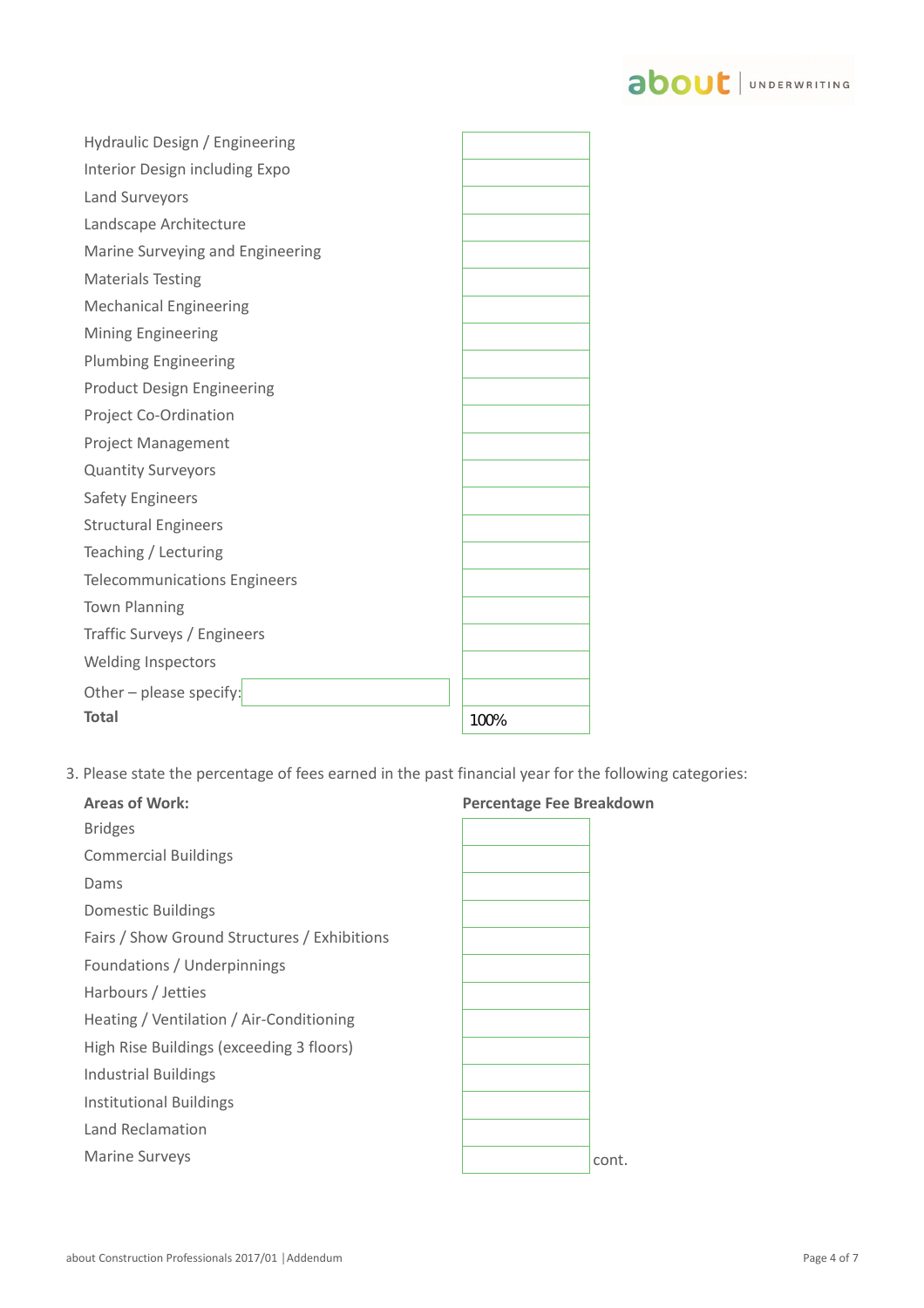

| Mechanical Plant / Bulk Handling Equipment |      |
|--------------------------------------------|------|
| <b>Mines</b>                               |      |
| Nuclear / Atomic                           |      |
| Petrochemical / Refineries                 |      |
| Soil Testing                               |      |
| Sewerage Systems                           |      |
| <b>Town Planning</b>                       |      |
| Tunnels                                    |      |
| Other - please specify:                    |      |
| <b>Total</b>                               | 100% |

4. Do you expect these percentages to change in the next financial year? If Yes, please provide details:

## **About your Claims**

5. After full enquiry of all your employees, has any insurance claim been made against you or your business or that of any principal, partner, director or employee in this or any other business?  $\Box$  Yes  $\Box$  No

If Yes, please provide details:

| <b>Date Notified</b><br>(DD/MM/YYYY) | <b>Insurer</b> | <b>Description</b> | <b>Amount Paid</b> | Maximum<br><b>Potential Loss</b> | Open | <b>Finalised or Claimant Name</b> |
|--------------------------------------|----------------|--------------------|--------------------|----------------------------------|------|-----------------------------------|
|                                      |                |                    |                    |                                  |      |                                   |
|                                      |                |                    |                    |                                  |      |                                   |
|                                      |                |                    |                    |                                  |      |                                   |
|                                      |                |                    |                    |                                  |      |                                   |
|                                      |                |                    |                    |                                  |      |                                   |

6. Are you aware of any circumstances or incidents which may result in a claim being made against you or your business or the business of any principal, partner, director or employee?  $\Box$  Yes  $\Box$  No

If Yes, please provide details of circumstances or incidents: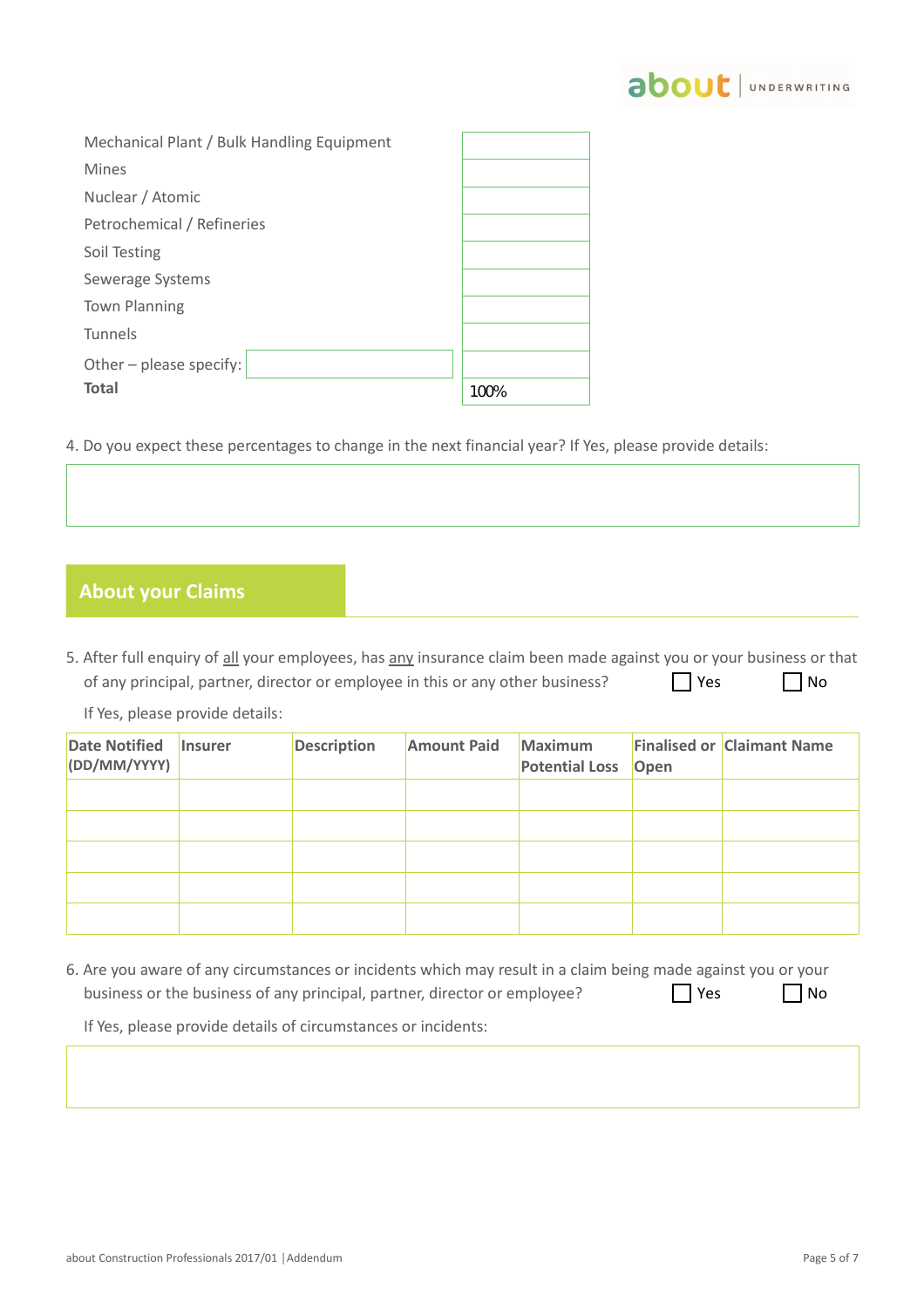

|                                                           |                                                                                                                  | 7. Have you or any of your employees ever been the subject of any disciplinary proceedings or actions for |           |
|-----------------------------------------------------------|------------------------------------------------------------------------------------------------------------------|-----------------------------------------------------------------------------------------------------------|-----------|
|                                                           | misconduct in a professional respect whilst in this or any other business?                                       | Yes                                                                                                       | No        |
| If Yes, please provide details of proceedings or actions: |                                                                                                                  |                                                                                                           |           |
|                                                           |                                                                                                                  |                                                                                                           |           |
|                                                           |                                                                                                                  |                                                                                                           |           |
|                                                           |                                                                                                                  |                                                                                                           |           |
|                                                           | 8. Have you, your principals, partners, directors or predecessors in business had insurance declined, cancelled, |                                                                                                           |           |
|                                                           |                                                                                                                  |                                                                                                           |           |
| refused or had any special terms imposed?                 |                                                                                                                  | Yes                                                                                                       | <b>No</b> |
| If Yes, please provide details:                           |                                                                                                                  |                                                                                                           |           |
|                                                           |                                                                                                                  |                                                                                                           |           |
|                                                           |                                                                                                                  |                                                                                                           |           |

## **Additional Information**

If insufficient space to complete questions, please provide at this section: